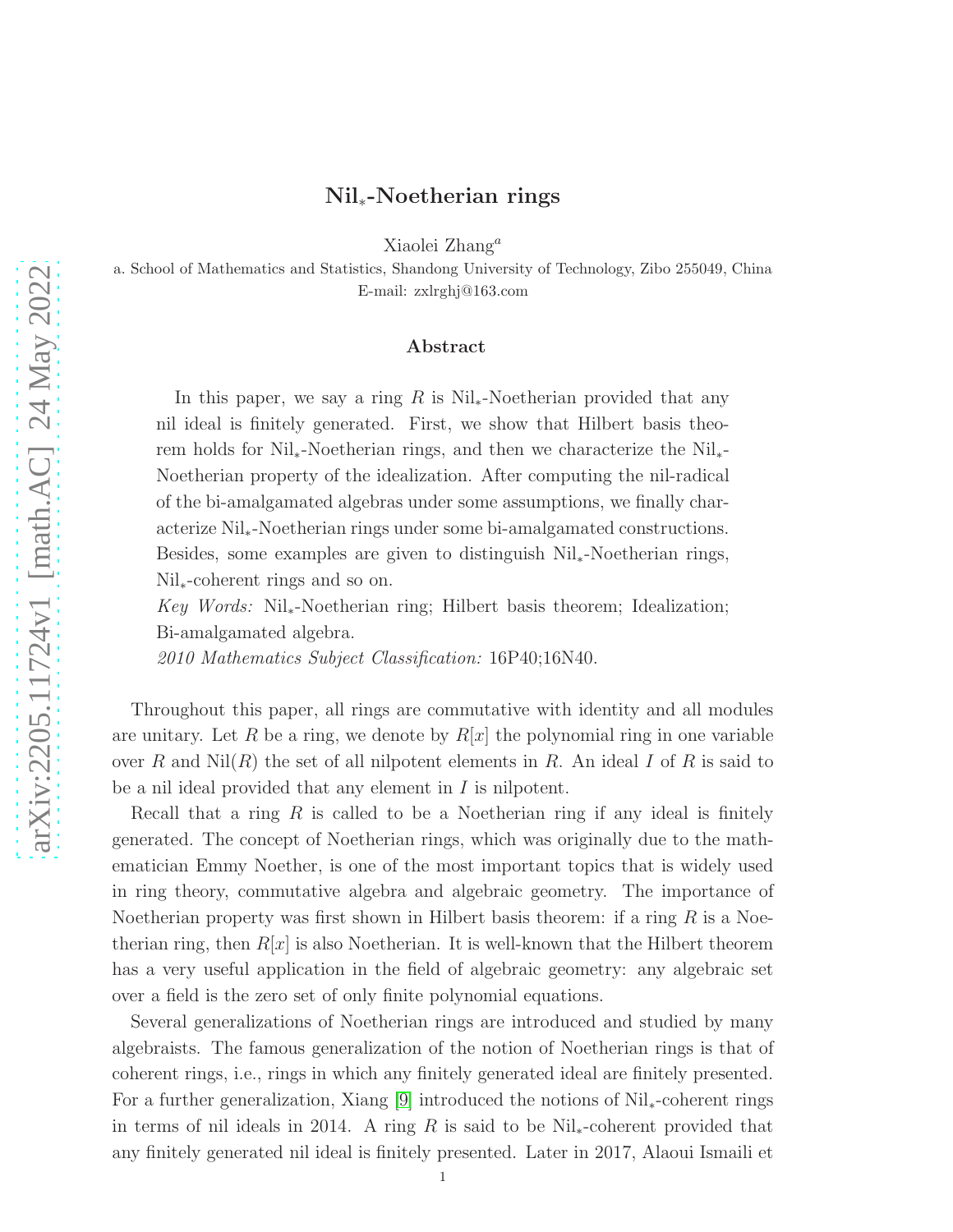al.[\[1\]](#page-7-0) studied the Nil∗-coherent properties via idealization and amalgamated algebras under several assumptions.

The main motivation of this paper is to introduce and study the Nil∗-Noetherian property of rings. Comparing with the concepts of Noetherian rings and Nil∗ coherent rings, we say a ring R is  $Nil_{*}$ -Noetherian provided that any nil ideal is finitely generated. It is important that Hilbert basis theorem holds for Nil∗- Noetherian rings (see Theorem [1.7\)](#page-2-0). Utilizing this result, we study the idealization properties of Nil∗-Noetherian rings in Theorem [1.8.](#page-3-0) Then we find an example to show that a Nil∗-coherent ring need not be Nil∗-Noetherian (see Example [1.10\)](#page-4-0). Surprisingly, Nil∗-Noetherian rings can also be not Nil∗-coherent (see Example [1.11\)](#page-4-1). The second part of this paper is devoted to study the Nil∗-Noetherian properties in terms of bi-amalgamated algebras. We first compute the nil-radical of the biamalgamated algebras under some assumptions (see Lemma [2.2\)](#page-5-0), and then characterize Nil∗-Noetherian rings by some bi-amalgamated algebras in Proposition [2.3](#page-6-0) and Theorem [2.4.](#page-6-1)

# 1. Basic Properties of Nil∗-Noetherian Rings

We begin with the concept of Nil∗-Noetherian rings.

**Definition 1.1.** A ring R is said to be a Nil<sub>∗</sub>-Noetherian ring provided that any nil ideal is finitely generated.

Trivially, reduced rings and Noetherian rings are Nil∗-Noetherian.

<span id="page-1-0"></span>Lemma 1.2. *Let* R *be a Nil*∗*-Noetherian ring. If* I *is a nil ideal of* R*, then* R/I *is Nil*∗*-Noetherian.*

*Proof.* Let K be a nil ideal of  $R/I$ . Then  $K = J/I$  for some R-ideal J containing I. Then for any  $j \in J$ , there is an n such that  $j^n \in I$ . Since I is a nil ideal,  $j^{nk} = 0$  for some  $k$ . Hence  $J$  is a nil ideal of  $R$ , and so is finitely generated. Hence  $K$  is finitely generated  $R/I$ -ideal.

Note that the condition "I is a nil ideal of  $R$ " cannot be removed.

**Example 1.3.** Let  $S = k[x_1, x_2, \dots]$  be the polynomial ring over a field k with countably infinite variables. Then S is  $\text{Nil}_*$ -Noetherian. Set the quotient ring  $R =$  $S/\langle x_i^2 \mid i \geq 1 \rangle$ . Then  $\text{Nil}(R) = \langle \overline{x_1}, \overline{x_2}, \cdots \rangle$  is infinitely generated, where  $\overline{x_i}$  denotes the representative of  $x_i$  in R for each i. Hence R is not Nil<sub>\*</sub>-Noetherian.

**Proposition 1.4.** *A direct product of rings*  $R = R_1 \times \cdots \times R_n$  *is Nil*<sub>∗</sub>*-Noetherian if and only if each*  $R_i$  *is Nil*<sub>\*</sub>*-Noetherian*  $(i = 1, \dots, n)$ .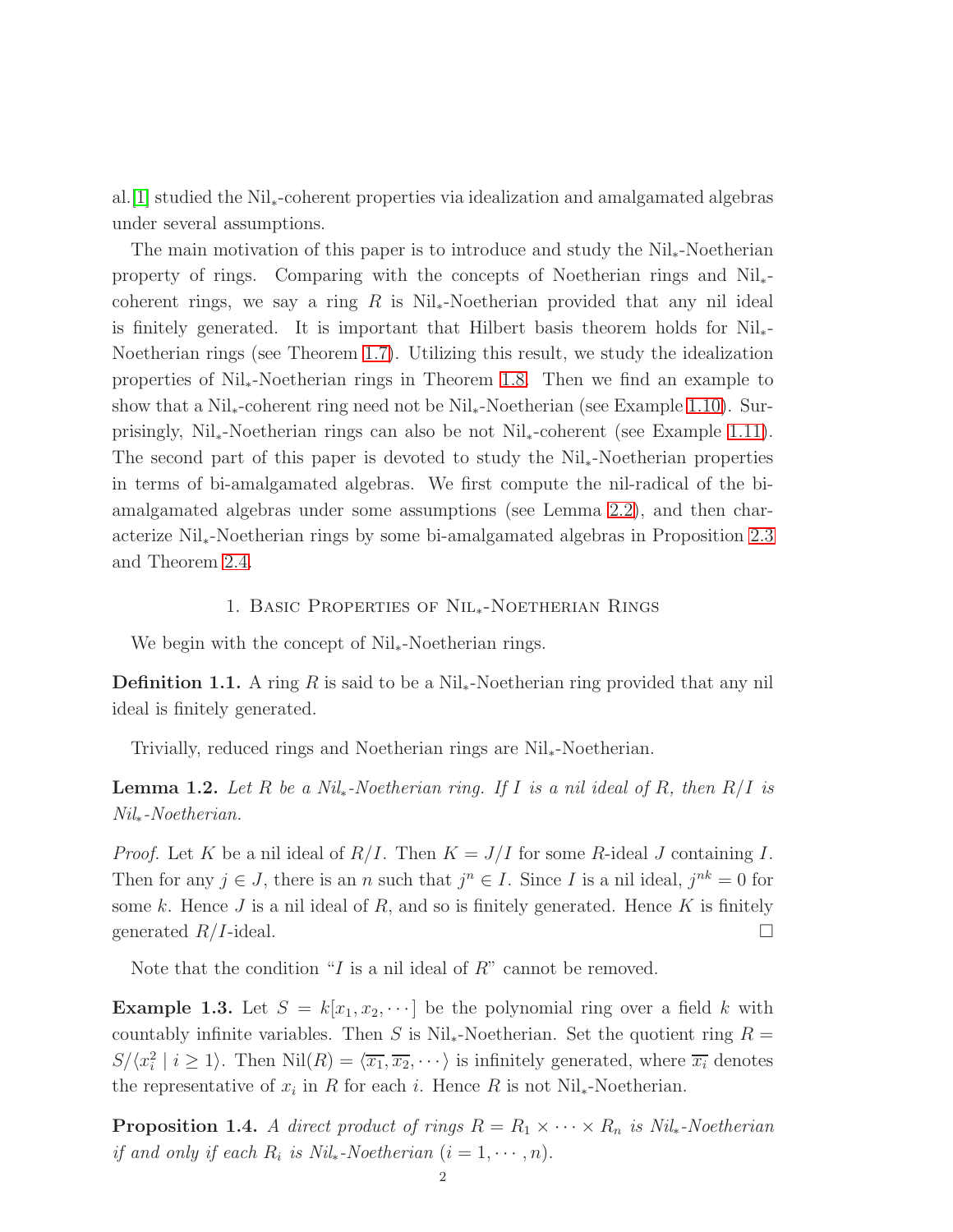*Proof.* It follows by  $Nil(R) = Nil(R_1) \times \cdots \times Nil(R_n)$  and  $Nil(R)$  is a Noetherian R-module if and only each  $Nil(R_i)$  is a Noetherian  $R_i$ -module  $(i = 1, \dots, n)$ .  $\Box$ 

<span id="page-2-2"></span>**Proposition 1.5.** Let  $\phi: R \to S$  be a ring homomorphism making R a module *retract of* S*. If* S *is Nil*∗*-Noetherian, then* R *is also Nil*∗*-Noetherian.*

*Proof.* We can assume that  $\phi$  is an inclusion map. Let  $\psi : S \to R$  be an Rhomomorphism such that  $\psi \circ \phi = \text{Id}_R$ . Let I be a nil ideal of R. Then IS :=  $\{\sum$ t  $i=1$  $r_i'$  $s_i's_i'$  $i \mid r'_i \in I, s'_i \in S$  is a nil ideal of S, and thus is finitely generated, say by  ${s_1, \dots, s_n}$ . We will show I is generated by  ${\psi(s_1), \dots, \psi(s_n)}$  as an R-module. Indeed, let x be an element in I. Then  $x = x1 = \sum_{n=1}^{\infty}$  $i=1$  $r_i s_i$  for some  $r_i \in R$ . Then  $x = \psi \circ \phi(x) = \psi \circ \phi(\sum^{n}$  $i=1$  $r_i s_i) = \sum_{i=1}^{n}$  $i=1$  $r_i\psi \circ \phi(s_i) = \sum^n$  $i=1$  $r_i\psi(s_i)$ . Hence *I* is finitely generated. Consequently, R is a Nil<sub>∗</sub>-Noetherian ring.  $\square$ 

Next, we will focus on the Nil∗-Noetherian properties of polynomial rings.

<span id="page-2-1"></span>**Lemma 1.6.** [\[8,](#page-8-1) Theorem 1.7.7(2)] *Let* R *be a ring. An element*  $f = \sum_{i=0}^{n} a_i x^i$   $\in$ *is a nilpotent element in* R[x] *if and only if each* a<sup>i</sup> *is a nilpotent element in* R  $(i = 0, \cdots, n).$ 

<span id="page-2-0"></span>Theorem 1.7. (*Hilbert Basis Theorem for Nil*∗*-Noetherian rings*) *Let* R *be a ring. Then* R *is a Nil*∗*-Noetherian ring if and only if* R[x] *is a Nil*∗*-Noetherian ring.*

*Proof.* Suppose  $R[x]$  is a Nil<sub>∗</sub>-Noetherian ring. Let I be a nil ideal of R. Then I[x] is a nil ideal of  $R[x]$ , so is finitely generated, say by  $\{h_1, \dots, h_m\}$  as  $R[x]$ -ideal. Let  $a_i$  be the constant of  $h_i$ , then it is easy to verify that I is generated by  $\{a_1, \dots, a_m\}$ .

Suppose R is a Nil<sub>\*</sub>-Noetherian ring. Let J be a nil ideal of  $R[x]$ . Set I to be the set of leading coefficients of polynomials  $f$  in  $J$ . Then  $I$  is a nil ideal by Lemma [1.6,](#page-2-1) and hence finitely generated. Write  $I = Ra_1 + \cdots + Ra_k$  for each  $a_i \in R$  and let  $f_i \in J$  with the leading coefficient  $a_i$ . Then  $A = R[X]f_1 + \cdots + R[X]f_k \subseteq J$ . Set deg( $f_i$ ) =  $n_i$  and  $n = \max\{n_1, \dots, n_k\}$ . For any  $f \in J$ , write  $f = aX^m + \dots$ . Then  $a = r_1 a_1 + \cdots + r_k a_k, r_i \in R$ . If  $m \geq n$ , then  $f' := f - \sum_{i=1}^{n}$ k  $i=1$  $r_iX^{m-n_i}f_i\in J$  with  $deg(f') < m$ . If  $deg(f') \geq n$ , we continue this process. Hence there are polynomials  $g \in A$  and  $h \in R[X]$  with  $deg(h) < n$  such that  $f = g + h$ . Let  $M[n]$  be an R-submodule of  $R[X]$  generated by  $1, X, \dots, X^{n-1}$ . Then  $h = f - g \in M[n] \cap J$ . Thus J as an R-module is a sum of two R-submodules, that is,  $J = A + J \cap M[n]$ . Claim that: the R-module  $J \cap M[n]$  is finitely generated.

Indeed, note that  $J \cap M[n] = \{f \in J \mid \deg(f) \leq n-1\} \cup \{0\}$ . we will show the claim by induction on n. If  $n = 1$ , then  $J \cap M[1]$  is a nil ideal of R, so is finitely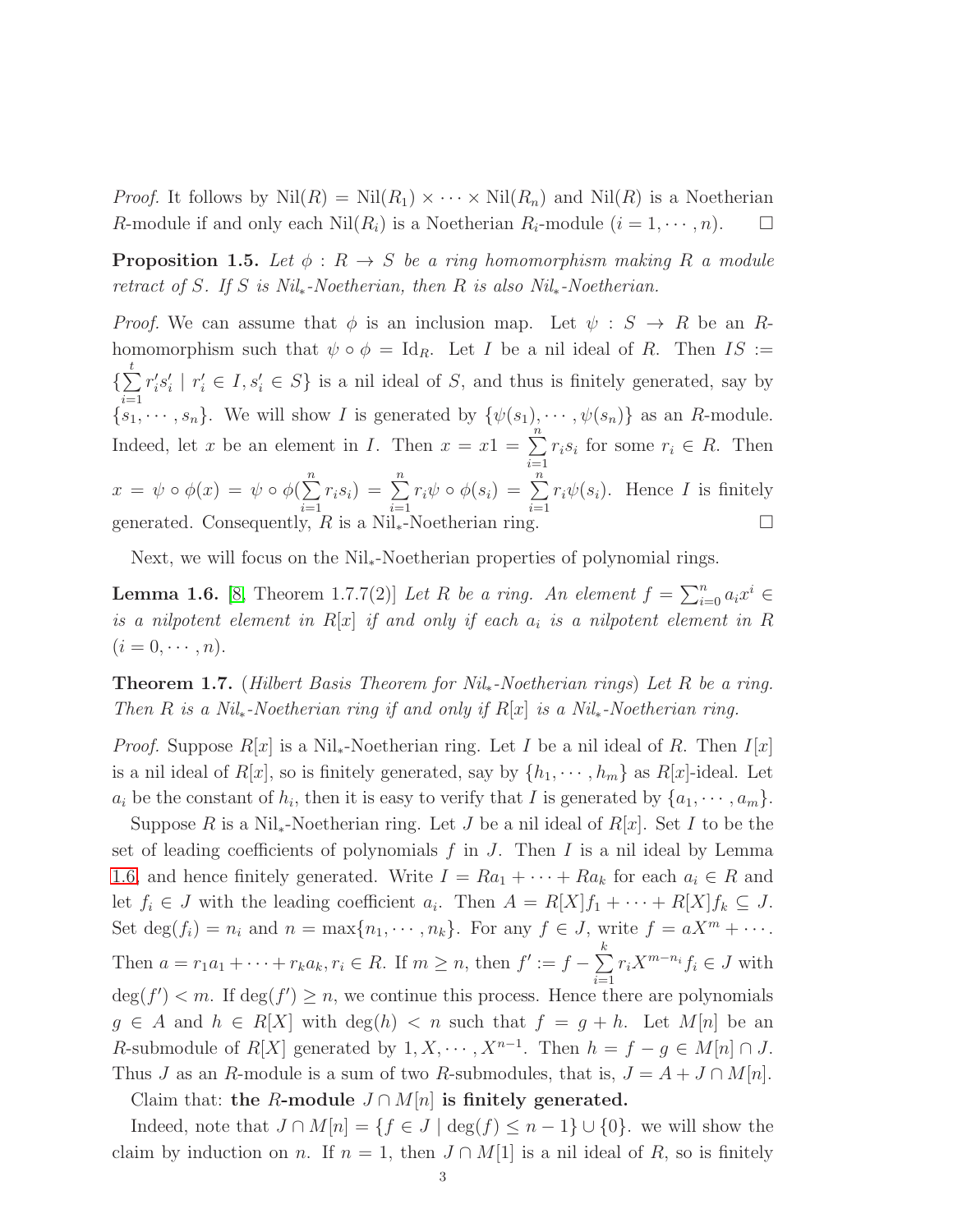generated. If the claim holds for  $n = k$ , let  $n = k + 1$ . Consider the following exact sequence:

$$
0 \to J \bigcap M[k] \to J \bigcap M[k+1] \to L \to 0.
$$

It is easy to verify that  $L = J \bigcap M[k+1]/J \bigcap M[k]$  is isomorphic to a nil ideal of R by Lemma [1.6,](#page-2-1) so is finitely generated. Since  $J \bigcap M[k]$  is finitely generated by induction, we have  $J \bigcap M[k+1]$  is also finitely generated, and the claim holds.

Hence  $J \cap M = Rg_1 + \cdots + Rg_t$ , where  $g_j \in J \cap M$ . Thus

$$
J \subseteq R[X]f_1 + \cdots + R[X]f_k + Rg_1 + \cdots + Rg_t
$$
  
\n
$$
\subseteq R[X]f_1 + \cdots + R[X]f_k + R[X]g_1 + \cdots + R[X]g_t \subseteq J.
$$

Consequently,  $J = R[X]f_1 + \cdots + R[X]f_k + R[X]g_1 + \cdots + R[X]g_t$ , which is finitely generated.  $\Box$ 

Some non-reduced rings are constructed by the idealization  $R(+)M$  where M is an R-module (see [\[5\]](#page-8-2)). Let  $R(+)M = R \oplus M$  as an R-module, and define

- (1)  $(r, m) + (s, n) = (r + s, m + n),$
- (2)  $(r, m)(s, n) = (rs, sm + rn)$ .

Under this construction,  $R(+)M$  becomes a commutative ring with identity  $(1,0)$ .

<span id="page-3-0"></span>**Theorem 1.8.** Let R be a ring and M an R-module. Then  $R(+)M$  is a Nil<sub>\*</sub>-*Noetherian ring if and only if* R *is a Nil*∗*-Noetherian ring and* M *is a finitely generated* R*-module.*

*Proof.* For necessity, since  $R \cong R(+)M/0(+)M$  and  $0(+)M$  is a nil ideal, R is  $Nil_{*}$ -Noetherian by Lemma [1.2.](#page-1-0) Since  $0(+)M$  is a nil ideal, then  $0(+)M$  is finitely generated  $R(+)M$ -module. It is easy to check that M is also a finitely generated R-module.

For sufficiency, suppose M is generated by n elements. Set  $K = \text{ker}(R^n \rightarrow M)$ . Then we have a short exact sequence  $0 \to 0(+)K \to R(+)R^n \to R(+)M \to 0$ as  $R(+)R^n$ -modules. By [\[2,](#page-7-1) Proposition 2.2],  $R(+)R^n \cong R[x_1, \cdots, x_n]/\langle x_i^2 | i =$  $1, \dots, n$  is a Nil<sub>∗</sub>-Noetherian by Theorem [1.7](#page-2-0) and Lemma [1.2.](#page-1-0) Hence  $R(+)M \cong$  $R(+)R^n/0(+)K$  is also a Nil<sub>\*</sub>-Noetherian by Lemma [1.2](#page-1-0) again.  $\square$ 

Now, we give an example of Nil∗-Noetherian rings which are neither reduced nor Noetherian.

**Example 1.9.** Let  $S = \prod^{\infty}$ i k be a countable copies of direct product of a field  $k$ ,  $e_i$  is an element in S with the *i*-th component 1 and others 0. Set  $R = S(+)Se_i$ .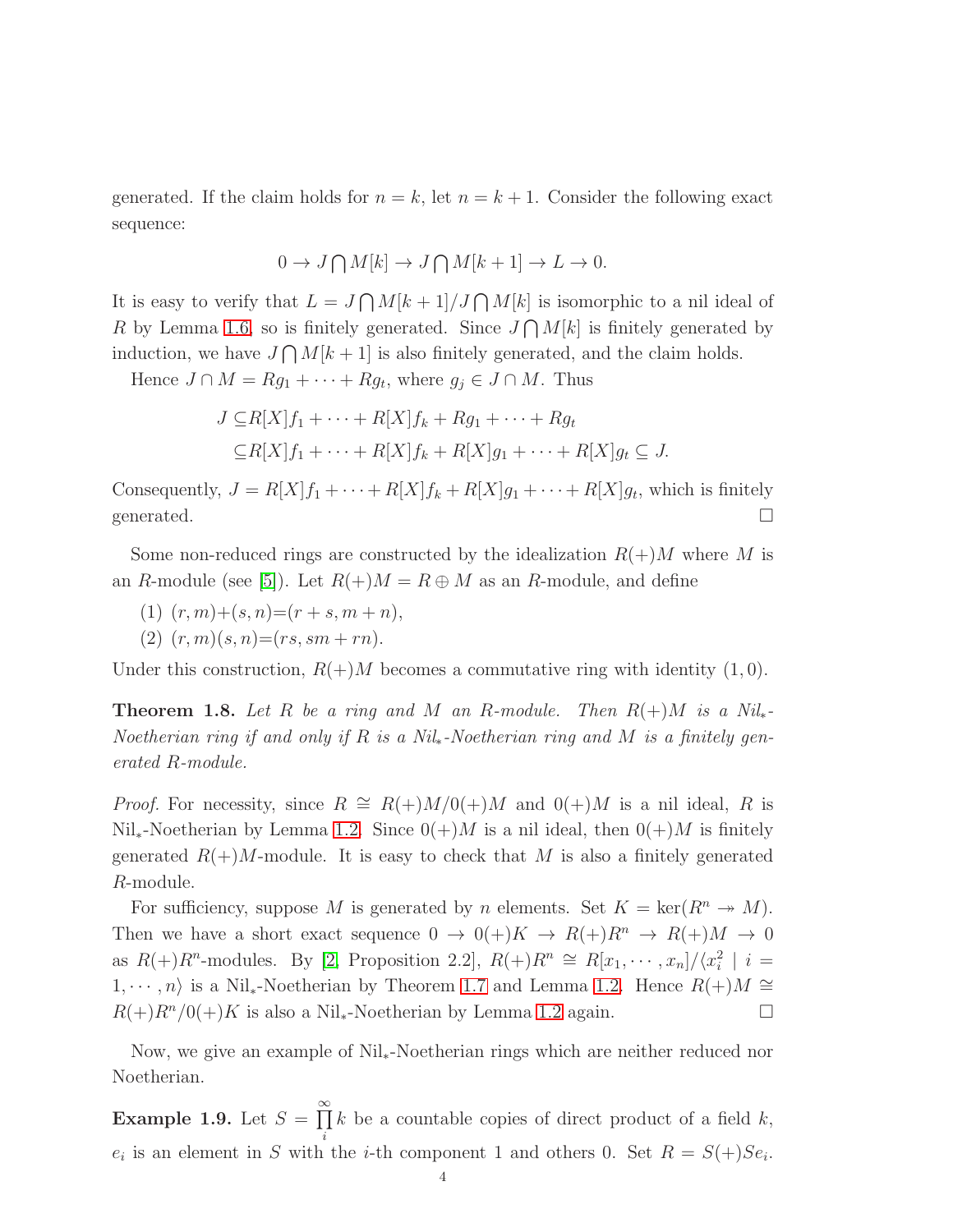Then R is neither reduced nor Noetherian. However, since  $S$  is a reduced ring and  $Nil(R) = 0(+)Se_i$  is a simple ideal, R is Nil<sub>\*</sub>-Noetherian by Theorem [1.8.](#page-3-0)

Recall from [\[9\]](#page-8-0) that a ring R is called  $\text{Nil}_{*}\text{-coherent}$  provided that any finitely generated ideal in  $Nil(R)$  is finitely presented. Similar to the classical case, Nil<sub>\*</sub>coherent rings are not Nil∗-Noetherian in general.

<span id="page-4-0"></span>**Example 1.10.** Let  $D$  be a non-field Noetherian GCD domain and  $Q$  its quotient field. Set  $R = D(+)Q/D$ . Then by Theorem [1.8,](#page-3-0) R is not Nil<sub>\*</sub>-Noetherian since  $Q/D$ is not finitely generated. We will show R is  $Nil$ -coherent. Indeed, let I be a finitely generated nil ideal of R. Since  $Nil(R) = 0(+)Q/D$ , we can assume I is generated by  $\{ (0, \frac{t_1}{s_1}) \}$  $\frac{t_1}{s_1}+D, \cdots, (0, \frac{t_n}{s_n})$  $\{e_{s_n}^{t_n} + D\}$  with all  $gcd(s_i, t_i) = 1$  and  $s_i \neq 1$ . Consider the short exact sequence  $0 \to K_n \to R^n \to I \to 0$ . We will show  $K_n$  is finitely generated by induction on *n*. Indeed, for each  $l \geq 1$ , set  $I_l = \langle (0, \frac{t_1}{s_1})$  $\frac{t_1}{s_1}+D$ ),  $\cdots$  ,  $(0, \frac{t_l}{s_l})$  $\frac{t_l}{s_l}+D)\rangle.$ suppose  $n = 1$ , then  $K_1 = (0 :_R \frac{t_1}{s_1})$  $\frac{t_1}{s_1} + D$  =  $\langle s_1 \rangle (+) Q/D$  which is generated by  $(s_1, 0)$ . Suppose it hold for  $n = k \geq 1$ . That is there is a natural exact sequence  $0 \to K_k \to R^k \to I_k \to 0$ . If  $n = k + 1$ , set  $a = (0, \frac{t_{k+1}}{s_{k+1}})$  $\frac{t_{k+1}}{s_{k+1}}$  + D). There is an R-module  $K_{k+1}$  such that the following commutative diagram have exact rows and columns:



Since  $(s_{k+1}, 0) \in (I_k :_R R_a) - 0(+)Q/D$ , we have  $(I_k :_R R_a) \supsetneq 0(+)Q/D$ , and so  $(I_k :_R R_a) = J'(+)Q/D$  for some nonzero finitely generated ideal J' of D by [\[2,](#page-7-1) Corollary 3.4]. Hence  $J'(+)Q/D$  is finitely generated by [\[10,](#page-8-3) Proposition 2.6]. Consequently,  $K_{k+1}$  is also finitely generated. It follows that I is finitely presented, and thus R is Nil<sub>∗</sub>-coherent.

Surprisingly, different with the classical case, Nil∗-Noetherian rings can also be non-Nil∗-coherent.

<span id="page-4-1"></span>**Example 1.11.** Let  $S = k[x_1, x_2, \dots]$  be the polynomial ring over a field k with countably infinite variables. Set  $R = S/(x_1x_i \mid i \geq 1)$ . Then  $Nil(R) = \langle \overline{x_1} \rangle$  is the only non-trivial nil ideal of R, where  $\overline{x_i}$  denotes the representative of  $x_i$  in R for each *i*. So R is Nil<sub>\*</sub>-Noetherian. However, since  $(0:_{R} \overline{x_1}) = \langle \overline{x_1}, \overline{x_2}, \cdots \rangle$  is infinitely generated,  $Nil(R)$  is not finitely presented. Hence R is not  $Nil_{*}$ -coherent.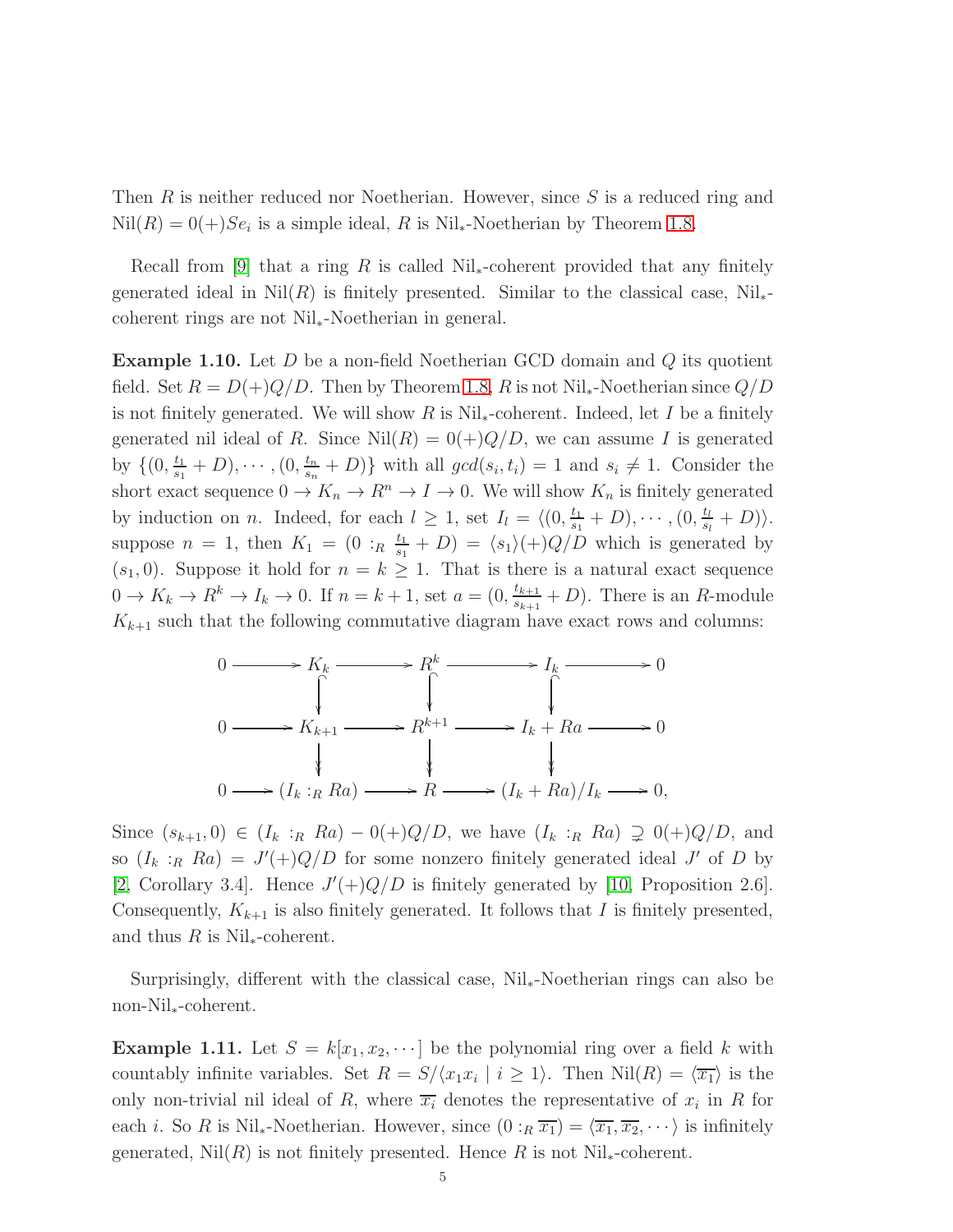# 2. Transfer of Nil∗-Noetherian rings to Bi-amalgamated Algebras

We recall the bi-amalgamated algebras constructed in [\[6\]](#page-8-4). Let  $f : A \rightarrow B$  and  $g: A \to C$  be two ring homomorphisms and let J and J' be two ideals of B and C, respectively, such that  $f^{-1}(J) = g^{-1}(J')$ . Denote by  $I_0 := f^{-1}(J) = g^{-1}(J')$ . The bi-amalgamated algebra of A with  $(B, C)$  along  $(J, J')$  with respect to  $(f, g)$  is the subring of  $B \times C$  given by:

$$
A \bowtie^{f,g} (J, J') := \{ (f(a) + j, g(a) + j') \mid a \in A, (j, j') \in J \times J' \}.
$$

The bi-amalgamation is determined by the following pull-back:

$$
A \bowtie^{f,g} (J, J') \longrightarrow f(A) + J
$$
  
\n
$$
\downarrow \qquad \qquad \downarrow
$$
  
\n
$$
g(A) + J' \xrightarrow{\beta} A/I_0,
$$

with  $\alpha(f(a) + j) = \beta(g(a) + j') = \overline{a}$  for any  $a \in A$ . The following proposition is useful for continuation.

<span id="page-5-1"></span>**Proposition 2.1.** [\[6,](#page-8-4) Proposition 4.1] *Let*  $f : A \rightarrow B$  *and*  $g : A \rightarrow C$  *be two ring homomorphisms and let* J *and* J ′ *be two ideals of* B *and* C*, respectively, such that*  $f^{-1}(J) = g^{-1}(J') := I_0$ . Let I be an ideal of A. Then the following statements hold.

 $(1) \frac{A\Join^{f,g}(J,J')}{I\Join^{f,g}(J,J')} \cong \frac{A}{I+J}$  $\frac{A}{I+I_0}$ .  $(2) \frac{A \bowtie^{f,g}(J,J')}{0 \times J'} \cong f(A) + J$  *and*  $\frac{A \bowtie^{f,g}(J,J')}{J \times 0} \cong g(A) + J'.$  $(3)$   $\frac{A}{I_0} \cong \frac{A \Join^{f,g}(J,J')}{J \times J'} \cong \frac{f(A)+J}{J}$  $\frac{d+J}{J} \cong \frac{g(A)+J'}{J'}$  $\frac{J^{j+J}}{J'}$ .

<span id="page-5-0"></span>**Lemma 2.2.** Let  $f : A \to B$  and  $g : A \to C$  be two ring homomorphisms and let *J* and *J'* be two ideals of B and C, respectively, such that  $f^{-1}(J) = g^{-1}(J') := I_0$ . *Suppose one of the following cases holds:*

- $(1)$   $I_0$  *is nil.*
- (2)  $J \subseteq \text{Im}(f)$  and  $\text{Ker}(f)$  *is nil.*

*Then*

$$
\text{Nil}(A\bowtie^{f,g}(J,J')) = \text{Nil}(A)\bowtie^{f,g}(J\cap \text{Nil}(f(A)+J), J'\cap \text{Nil}(g(A)+J')).
$$

*Proof.* (1) Let  $\xi := (f(a) + j, g(a) + j') \in Nil(A \bowtie^{f,g} (J, J'))$ . Then  $f(a) + j \in$  $Nil(f(A)+J)$  and  $g(a)+j' \in Nil(g(A)+J')$ . So  $f(a^n) \in J$  for some positive integer n. So  $a^n \in I_0$ , and thus is nilpotent. Hence  $a \in Nil(A)$ . So  $f(a) \in Nil(f(A)) \subseteq$ Nil(f(A) + J), and hence  $j = (f(a) + j) - f(a) \in J ∩ Nil(f(A) + J)$ . Similarly,  $j' \in J' \cap Nil(g(A) + J')$ . Consequently,  $\xi \in Nil(A) \bowtie^{f,g} (J \cap Nil(f(A) + J), J' \cap J')$  $\mathrm{Nil}(g(A) + J'))$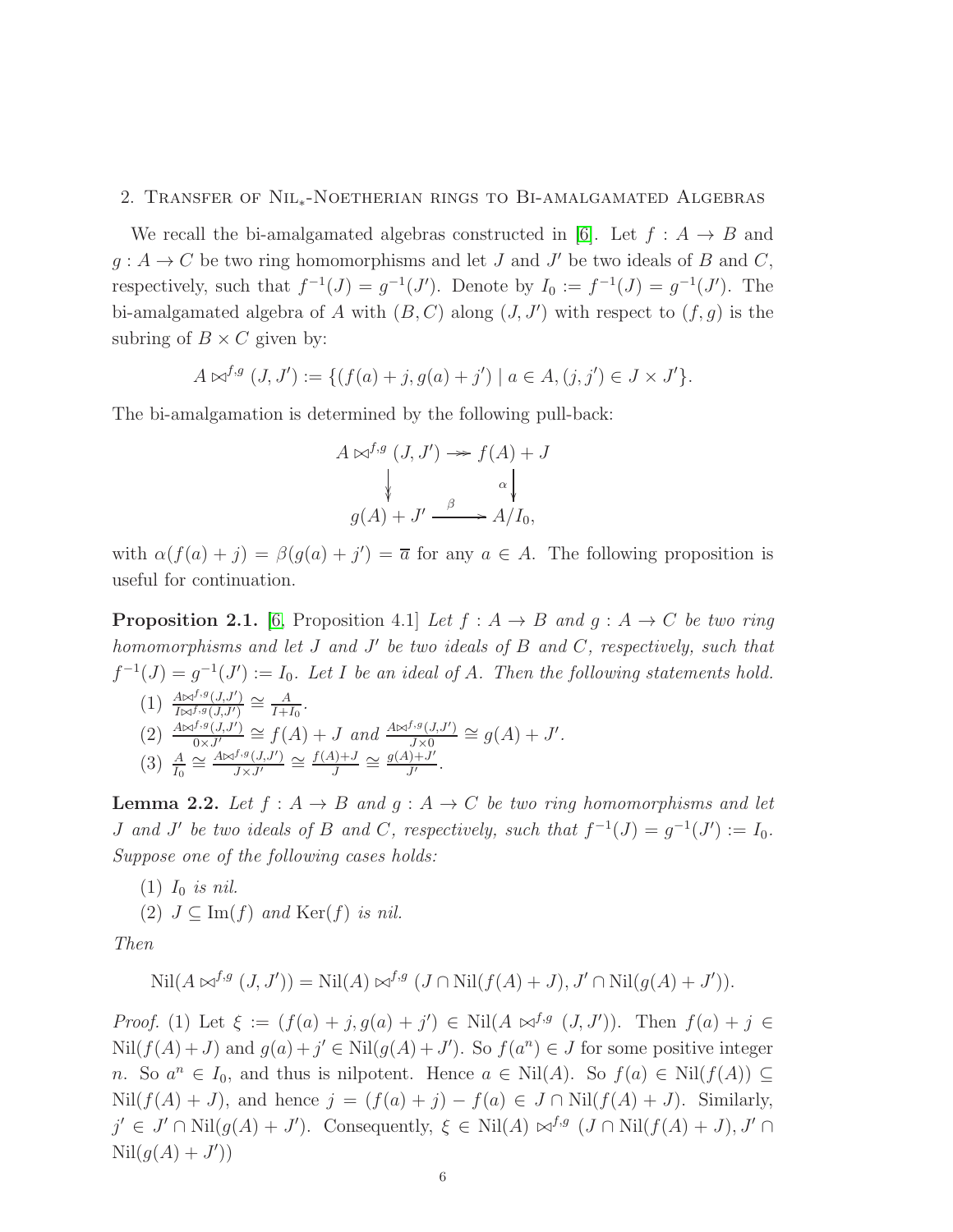On the other hand, let  $a \in Nil(A)$ ,  $j \in J \cap Nil(f(A)+J)$  and  $j' \in J' \cap Nil(g(A)+J')$ . Then there is  $k, m, n$  such that  $a^k = j^m = j'^n = 0$ . Set  $\xi := (f(a) + j, g(a) + j') \in$  $A \bowtie^{f,g} (J, J')$ . Then  $\xi^{kmn} = 0$ , and hence  $\xi \in Nil(A \bowtie^{f,g} (J, J'))$ .

(2) Let  $\xi := (f(a)+j, g(a)+j') \in Nil(A \bowtie^{f,g}(J, J'))$ . Then  $f(a)+j \in Nil(f(A)+J)$ and  $g(a)+j' \in Nil(g(A)+J')$ . Since  $J \subseteq Im(f)$ , there is an  $x \in I_0$  such that  $f(x) = j$ . Note that  $g(x) \in J'$ . So  $\xi := (f(a+x), g(a+x) + j' - g(x))$ . Since Ker(f) is nil, we have  $a+x$  is nilpotent. Now, we claim that  $j'-g(x)$  is nilpotent. Indeed, since  $a+x$  is nilpotent,  $g(a)+g(x)$  is nilpotent. So  $j'-g(x)=(g(a)+j')-(g(a)+g(x))$  is nilpotent as  $g(a)+j'$  is nilpotent. Hence  $\xi \in Nil(A) \bowtie^{f,g} (J \cap Nil(f(A)+J), J' \cap Nil(g(A)+J')).$ The other hand is the same as  $(1)$ .

It was proved in [\[6,](#page-8-4) Proposition 4.2] that a ring  $A \bowtie^{f,g}(J, J')$  is Noetherian if and only if  $f(A) + J$  and  $g(A) + J'$  are Noetherian. The main purpose of the rest section is to study Nil<sub>∗</sub>-Noetherian properties on bi-amalgamated algebras.

<span id="page-6-0"></span>**Proposition 2.3.** Let  $f : A \rightarrow B$  and  $g : A \rightarrow C$  be two ring homomorphisms and *let J* and *J'* be two ideals of *B* and *C*, respectively, such that  $f^{-1}(J) = g^{-1}(J') := I_0$ *is nil. Then*  $A \Join^{f,g}(J, J')$  *is Nil*<sub>\*</sub>-Noetherian if and only if  $f(A) + J$  and  $g(A) + J'$ *are Nil*∗*-Noetherian.*

*Proof.* Note that since  $I_0$  is nil, J and J' are both nil. Then  $J \times 0$  and  $0 \times J'$  are also nil ideals of  $A \bowtie^{f,g}(J, J')$ . Suppose  $A \bowtie^{f,g}(J, J')$  is Nil<sub>\*</sub>-Noetherian. Hence  $f(A) + J$  and  $g(A) + J'$  are Nil<sub>\*</sub>-Noetherian by Lemma [1.2](#page-1-0) and Proposition [2.1\(](#page-5-1)2). On the other hand, suppose  $f(A) + J$  and  $g(A) + J'$  are Nil<sub>\*</sub>-Noetherian. Let I be a nil ideal of  $A \Join^{f,g} (J, J')$  generated by  $\{ (f(a_i) + j_i, g(a_i) + j'_i, g(a_i) + j'_i, g(a_i) + j'_i, g(a_i) + j'_i, g(a_i) + j'_i, g(a_i) + j'_i, g(a_i) + j'_i, g(a_i) + j'_i, g(a_i) + j'_i, g(a_i) + j'_i, g(a_i) + j'_i, g(a_i) + j'_i, g(a_i) + j'_i, g(a_i) + j'_i, g(a_i) + j'_i, g(a_i) + j'_i, g(a_i) + j'_i, g(a_i) + j'_i, g(a_i)$  $'_{i}) | i \in \Lambda$ . Then the ideals  $\langle f(a_i) + j_i \mid i \in \Lambda \rangle \subseteq Nil(f(A) + J)$  and  $\langle g(a_i) + j'_i \rangle$  $\binom{n}{i}$   $i \in \Lambda$   $\subseteq$  Nil $(g(A) + J')$ by Lemma [2.2.](#page-5-0) So there is a finitely subset  $\Lambda_0 \subseteq \Lambda$  such that  $\langle f(a_i) + j_i \mid i \in$  $\Lambda \rangle = \langle f(a_i) + j_i \mid i \in \Lambda_0 \rangle$  and  $\langle g(a_i) + j'_i \rangle$  $\langle i | i \in \Lambda \rangle = \langle g(a_i) + j'_i \rangle$  $i \mid i \in \Lambda_0$ . Hence *I* is a nil ideal of  $A \Join^{f,g} (J, J')$  generated by  $\{ (f(a_i) + j_i, g(a_i) + j'_i, g(a_i) + j'_i, g(a_i) + j'_i, g(a_i) + j'_i, g(a_i) + j'_i, g(a_i) + j'_i, g(a_i) + j'_i, g(a_i) + j'_i, g(a_i) + j'_i, g(a_i) + j'_i, g(a_i) + j'_i, g(a_i) + j'_i, g(a_i) + j'_i, g(a_i) + j'_i, g(a_i) + j'_i, g(a_i) + j'_i, g(a_i) + j'_i, g(a_i) + j$  $'_{i}) \mid i \in \Lambda_{0}$  }. So  $A \bowtie^{f,g} (J, J')$  is Nil<sub>\*</sub>-Noetherian.

<span id="page-6-1"></span>**Theorem 2.4.** Let  $f : A \rightarrow B$  and  $g : A \rightarrow C$  be two ring homomorphisms and *let J* and *J'* be two ideals of *B* and *C*, respectively, such that  $f^{-1}(J) = g^{-1}(J')$ . *If*  $J \subseteq \text{Im}(f)$ ,  $J' \subseteq \text{Im}(g)$ , Ker(f) and Ker(g) are nil, then  $A \Join^{f,g}(J, J')$  is Nil<sub>\*</sub>-*Noetherian if and only if* f(A) *and* g(A) *are Nil*∗*-Noetherian.*

*Proof.* Since  $J \subseteq \text{Im}(f)$ , we have  $f(A) + J = f(A)$ . Similarly,  $g(A) + J' = g(A)$ . Suppose  $A \bowtie^{f,g}(J, J')$  is Nil<sub>\*</sub>-Noetherian. Let I be a nil ideal of  $f(A)$  generated by  ${f}(a_i) \mid a_i \in \Lambda$ . Since  $\text{Ker}(f)$  is nil, each  $a_i$  is also nilpotent. Consider the ideal K of  $A \bowtie^{f,g} (J, J')$  generated by  $\{ (f(a_i), g(a_i)) \mid a_i \in \Lambda \}$ . Then K is nil and thus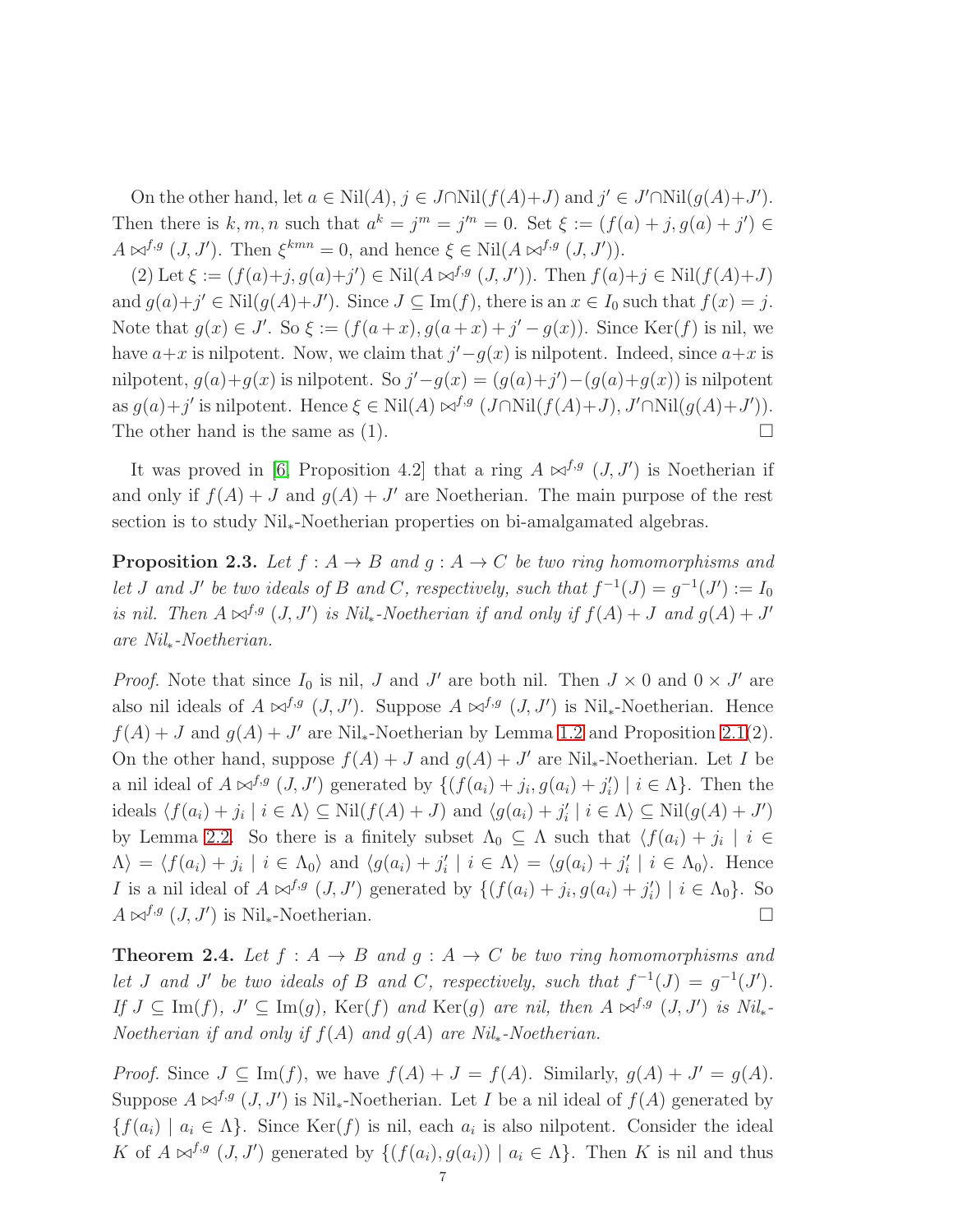finitely generated. So there is a finite subset  $\Lambda_0 \subseteq \Lambda$  such that K is generated by  $\{(f(a_i), g(a_i)) \mid a_i \in \Lambda_0\}$ . Thus I is generated by  $\{f(a_i) \mid a_i \in \Lambda_0\}$ . Hence  $f(A)$  is  $Nil_{*}$ -Noetherian. Similarly, we have  $g(A)$  is Nil<sub>∗</sub>-Noetherian.

Suppose  $f(A)$  and  $g(A)$  are Nil<sub>\*</sub>-Noetherian. Let I be a nil ideal of  $A \bowtie^{f,g}(J, J')$ generated by  $\{ (f(a_i) + j_i, g(a_i) + j'_i) \}$  $j_i'$  |  $i \in \Lambda$   $\subseteq$   $f(A) \times g(A)$ . Then the ideals  $\langle f(a_i) + j_i \mid i \in \Lambda \rangle \subseteq Nil(f(A) + J) = Nil(f(A))$  and  $\langle g(a_i) + j'_i \rangle$  $\langle i \mid i \in \Lambda \rangle \subseteq$  $Nil(g(A)+J')=Nil(g(A))$  with each  $a_i \in Nil(A)$  by Lemma [2.2.](#page-5-0) So there is a finitely subset  $\Lambda_0 \subseteq \Lambda$  such that  $\langle f(a_i) + j_i | i \in \Lambda \rangle = \langle f(a_i) + j_i | i \in \Lambda_0 \rangle$  and  $\langle g(a_i) + j'_i \rangle$  $\frac{\prime}{i}$  $i \in \Lambda$  =  $\langle g(a_i) + j'_i \rangle$  $i \mid i \in \Lambda_0$ . Hence *I* is a nil ideal of  $A \bowtie^{f,g} (J, J')$  generated by  $\{ (f(a_i) + j_i, g(a_i) + j'_i)$  $i \in \Lambda_0$ . So  $A \bowtie^{f,g} (J, J')$  is Nil<sub>\*</sub>-Noetherian.

Recall from [\[3\]](#page-8-5) that, by setting  $g = Id_A : A \to A$  to be the identity homomorphism of A, we denote by  $A \bowtie^f J = A \bowtie^{f,\mathrm{Id}_A} (J, f^{-1}(J))$  and call it the amalgamated algebra of  $A$  with  $B$  along  $J$  with respect to  $f$ . Note that in this situation, the ring homomorphism  $i : A \to A \bowtie^f J$ , defined by  $i(a) = (a, f(a))$  for any  $a \in A$ , is an A-module retract.

<span id="page-7-2"></span>**Proposition 2.5.** Let  $f : A \rightarrow B$  be a ring homomorphism and J an ideal of B. If A ⊲⊳<sup>f</sup> J *is Nil*∗*-Noetherian, so is* A*. Moreover, if* J ⊆ Im(f) *and* Ker(f) *is nil, or*  $f^{-1}(J)$  *is nil, then*  $A \Join^{f} J$  *is Nil<sub>\*</sub>*-Noetherian *if and only if*  $A$  *is Nil<sub>\*</sub>*-Noetherian.

*Proof.* Suppose  $A \Join^f J$  is Nil<sub>∗</sub>-Noetherian. Then A is Nil<sub>∗</sub>-Noetherian by Proposi-tion [1.5.](#page-2-2) Since  $f(A) \cong A/{\rm Ker}(f)$ , the equivalence follows by Lemma [1.2,](#page-1-0) Theorem [2.4](#page-6-1) and Proposition [2.3](#page-6-0) respectively.

Recall from [\[4\]](#page-8-6) that, by setting  $f = Id_A : A \to A$  to be the identity homomorphism of A, we denote by  $A \Join J = A \Join^{\mathrm{Id}_A} J$  and call it the amalgamated algebra of A along J. By Proposition [2.5,](#page-7-2) we obviously have the following result.

Corollary 2.6. *Let* J *be an ideal of* A*. Then* A ⊲⊳ J *is Nil*∗*-Noetherian if and only if* A *is Nil*∗*-Noetherian.*

## Acknowledgement.

The author was supported by the National Natural Science Foundation of China (No. 12061001).

#### **REFERENCES**

- <span id="page-7-1"></span><span id="page-7-0"></span>[1] K. Alaoui Ismaili, D. E. Dobbs and N. Mahdou, Commutative rings and modules that are Nil∗-coherent or special Nil∗-coherent, J. Algebra Appl, 16 (2017) 1750187.
- [2] D. D. Anderson, M. Winders, Idealization of a module, J. Commut. Algebra 1 (2009) 3-56.